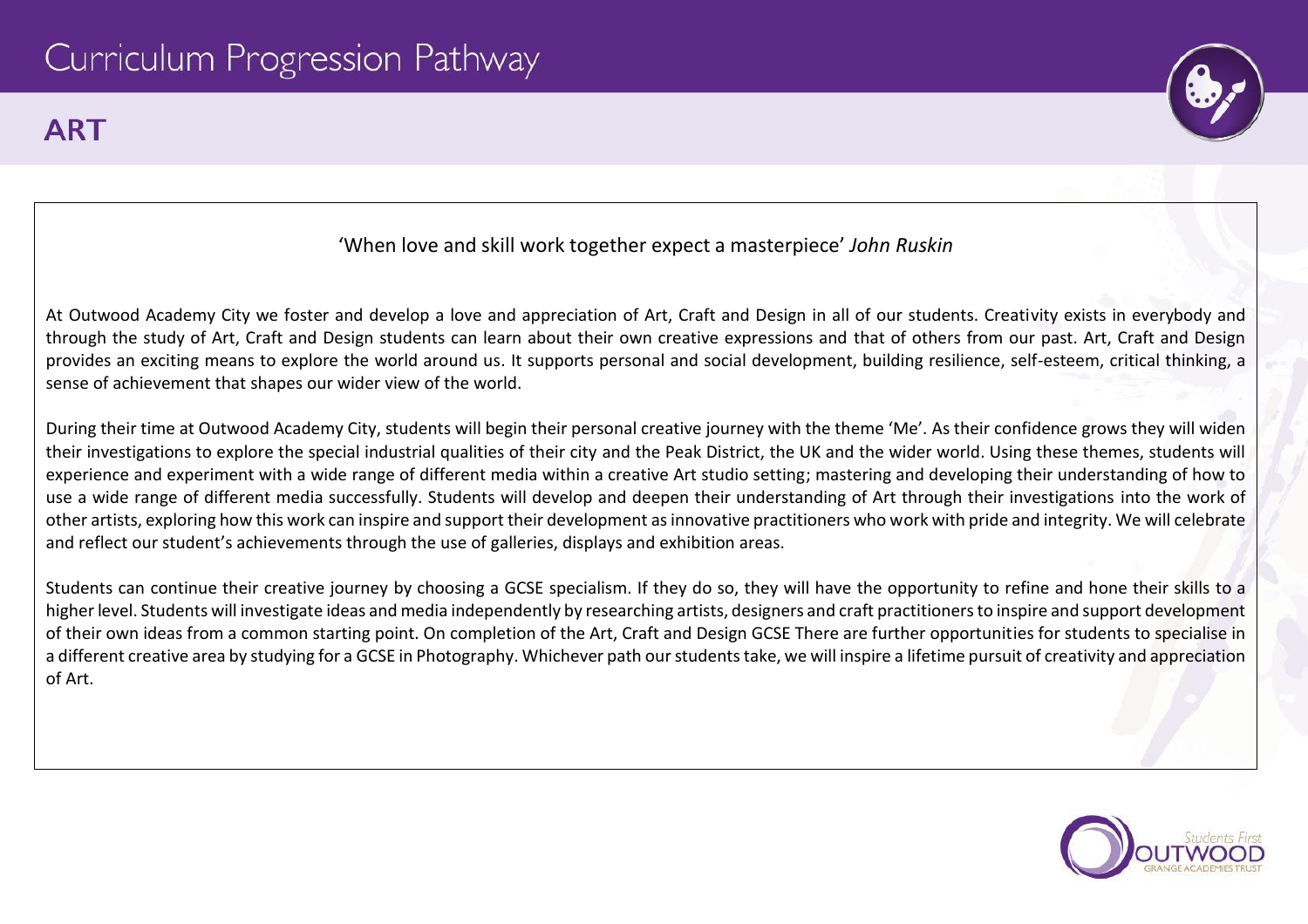|                | <b>Outwood Academy City Art and Design Hallmark Curriculum</b>                                                                                                                                                                                                                                                                                                                                                                                                                                                                                                                                                                                       |  |                                                                                                                                                                                                                                                                                                                                                                                                                                                                                                                                                                                                                                                                                                                                                                                                                                                                                                                                                                            |                                     |                                                                                                                                                                                                                                                                                                                                                                                                                                                                                                                                                                                                                                                           |  |                                                                                                                                                                                                                                                                                                                                                                                                                                                                                                                                                                                                                                                                                                                                                                                                                            |  |
|----------------|------------------------------------------------------------------------------------------------------------------------------------------------------------------------------------------------------------------------------------------------------------------------------------------------------------------------------------------------------------------------------------------------------------------------------------------------------------------------------------------------------------------------------------------------------------------------------------------------------------------------------------------------------|--|----------------------------------------------------------------------------------------------------------------------------------------------------------------------------------------------------------------------------------------------------------------------------------------------------------------------------------------------------------------------------------------------------------------------------------------------------------------------------------------------------------------------------------------------------------------------------------------------------------------------------------------------------------------------------------------------------------------------------------------------------------------------------------------------------------------------------------------------------------------------------------------------------------------------------------------------------------------------------|-------------------------------------|-----------------------------------------------------------------------------------------------------------------------------------------------------------------------------------------------------------------------------------------------------------------------------------------------------------------------------------------------------------------------------------------------------------------------------------------------------------------------------------------------------------------------------------------------------------------------------------------------------------------------------------------------------------|--|----------------------------------------------------------------------------------------------------------------------------------------------------------------------------------------------------------------------------------------------------------------------------------------------------------------------------------------------------------------------------------------------------------------------------------------------------------------------------------------------------------------------------------------------------------------------------------------------------------------------------------------------------------------------------------------------------------------------------------------------------------------------------------------------------------------------------|--|
|                | <b>YEAR 7</b>                                                                                                                                                                                                                                                                                                                                                                                                                                                                                                                                                                                                                                        |  | <b>YEAR 8</b>                                                                                                                                                                                                                                                                                                                                                                                                                                                                                                                                                                                                                                                                                                                                                                                                                                                                                                                                                              |                                     | <b>YEAR 9</b>                                                                                                                                                                                                                                                                                                                                                                                                                                                                                                                                                                                                                                             |  | <b>YEAR 10</b>                                                                                                                                                                                                                                                                                                                                                                                                                                                                                                                                                                                                                                                                                                                                                                                                             |  |
| lo<br>lo<br>lo | Theme 'Me<br>Introduction to the idea of 'projects' and<br>working within the Art Studio.<br>Health and Safety in the Studios.<br>Create designs that show understanding of $  \bullet  $<br>Klimt's style through use of symbolism and<br>colour.<br>How to blend pencil crayons - using colour<br>to link to the work of artist/culture.<br>Using colours to enhance links with Artist<br>studies.<br>How to apply water colour (Ochre) or<br>coffee to create an aged design.<br>Be able to develop an individual final piece<br>'My Life Tree' that is personal and also<br>makes links to Ancient Egyptian Art and the<br>work of Gustav Klimt. |  | Theme - 'The UK Coastline<br>Observational Drawing – using mark making, $  \bullet  $<br>applying tonal values to an image to create a<br>realistic image.<br>Using a pencil to plan out key areas before<br>working in Ink<br>Using ink in different ways to refine work -<br>adding textures and details to refine and<br>improve their design.<br>Create designs that make links to artist Louis<br>Masai's style.<br>How to blend and mix paints, application of<br>paint to fabric and use of tints and shades to<br>create depth and realism in their paintings.<br>How test pieces can be used to try out<br>different paint application techniques and try<br>different colours.<br>How to use a fine liner to create a design in<br>the style of the pointillists, creating different<br>levels of depth and detail to their work.<br>How to use a fine liner in a more expressive<br>way and combine this with water to create<br>work that is in a freer style. | $\bullet$<br>$\bullet$<br>$\bullet$ | Theme - 'Insects'<br>Continued development of<br>observational drawing skills<br>from year $8 -$ using mark<br>making, applying tonal values<br>to an image to create a realistic<br>image.<br>How to use collage to create an<br>effective background for a<br>piece of work.<br>How to develop the<br>background with additional<br>images that have colour and<br>detail on them<br>How to use measuring and<br>lines to create text to<br>personalise their portfolio.<br>How to use an image to make a<br>print from it and the process of<br>creating the printing block to<br>develop their final printed<br>outcome.<br>How to use their image to |  | Themes - 'The Natural World' 'The<br>Animal World' 'The Cultural World'<br>Pupils will begin to refine their skills<br>and work to a higher standard with<br>their studies, developing more<br>independence with their project and<br>ideas.<br>Many students will study Aboriginal<br>Art and investigate how dot painting<br>is used within the Art work<br>associated with these cultures, they<br>will look at a range of different<br>Aboriginal Artists and use these to<br>influence their own investigations.<br>Students have the opportunity to<br>take part in an additional clay<br>workshop to develop a final piece<br>for their project.<br>Pupils will have the opportunity to<br>take part in specialist workshops e.g.<br>silk painting, printing and etching to<br>create high quality pieces to add to |  |
|                |                                                                                                                                                                                                                                                                                                                                                                                                                                                                                                                                                                                                                                                      |  | What is an exhibition? What are they used<br>for, how would I show my work in an<br>exhibition?<br>What careers are available to me in Art and<br>Design?                                                                                                                                                                                                                                                                                                                                                                                                                                                                                                                                                                                                                                                                                                                                                                                                                  |                                     | create a successful repeat<br>pattern design.<br>Pupils will re-visit colour theory<br>and continue to develop their<br>paint application skills.                                                                                                                                                                                                                                                                                                                                                                                                                                                                                                         |  | their portfolio.<br>Pupils will have the opportunity to<br>enter some of their most successful<br>work into a city wide painting                                                                                                                                                                                                                                                                                                                                                                                                                                                                                                                                                                                                                                                                                           |  |